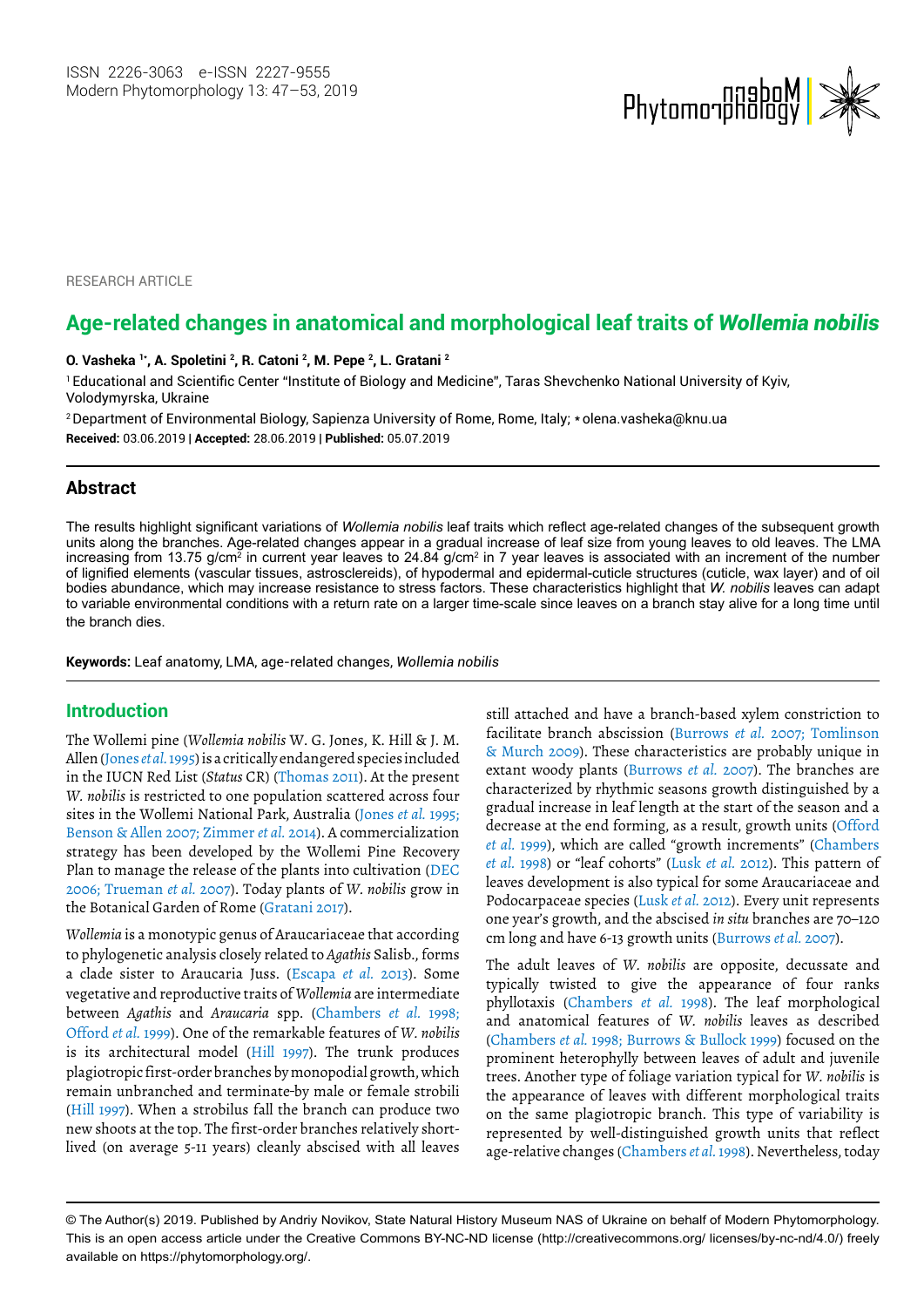differences among leaves of subsequent units associated with the formation of the entire falling branch and their age-related changes have not been described.

In this context, the aim of this research was to analyze anatomical and morphological differences of leaves developing in subsequent growth units along plagiotropic branches of *W. nobilis* growing in the Botanical Garden of Rome to clarify the age-related changes.

## **Materials and Methods**

### **Study area and species**

The study was carried out on mature (producing cones) plants of *W. nobilis* growing in the Botanical Garden of the Sapienza University of Rome (41° 53´ 53´´ N 12° 28´ 46´´ E; 53 m a.s.l.) in the period October 2017-February 2018.

The climate of the area is of Mediterranean type. The mean minimum air temperature  $(T_{\min}$  ) of the coldest months (January and February) is 5.1  $\pm$  1.6°C, the mean maximum air temperature  $(T_{\text{max}})$  of the hottest months (July and August) is 31.9  $\pm$  1.4°C and the yearly mean air temperature ( $T<sub>m</sub>$ ) is 16.8  $\pm$ 6.7 °C. Total annual rainfall is 842.2 mm, most of which occurs in autumn and winter. The dry period is from June to August (91.6 mm of total rainfall). During the study period,  $T_{\text{min}}$  was 4.3  $\pm$  0.4°C (December and February),  $T_{\text{max}}$  23.4°C (October) and  $T_m$  12.28  $\pm$  3.7°C (Data from Arsial Meteorological Station, Lanciani Street).

### **Microclimate**

Air temperature  $(T_A)$  and relative air humidity around *W. nobilis* were measured with a portable thermo-hygrometer (*HD 8901, Delta Ohm*, Italy), at 20 cm above the ground, from 8.00 to 15.00 h, every 30 min. Total irradiance (I<sub>T</sub>) was measured with a quantum radiometer photometer Li-185B (*Licor*, USA). Measurements were carried out from the inside to the outside of the considered *W. nobilis* branches to evaluate the irradiance insisting on each growth unit. Total irradiance ( $I_{_{\rm T}}$ ) ranged from 43.3 ± 2.6 µmol (photons)  $m^{-2}$  s<sup>-1</sup> at U1 level to 2583 ± 115.8 µmol (photons)  $m^{-2} s^{-1}$  at the U7 level. The *T<sub>n</sub>* did not show significant differences along with the subsequent segments.

## **Morphological leaf traits**

The South-East exposed branches from the middle portion of the plant were considered. Ten branches, consisting of seven growth units (U) each (hereafter U1-U7, where U1 is the first proximal unit, and U7 is the last distal one) for each of the considered trees were selected. The length of each growth unit (L, cm) on the selected branches was measured from the smallest leaf at the beginning of each annual growth, according to (Lusk *et al.* 2012). The length of the branch was calculated by the sum of all the L (from U1 to U7) for each the considered branch. Leaf morphological traits were analyzed on 10 leaves for each growth unit (n=10). Leaf area (LA, cm<sup>2</sup>), length (mm) and width (mm) were measured by an Image Analysis System (*Delta-T Devices*, UK). Leaf dry mass (DM, g) was determined after desiccation at 80°C to constant mass. LW was measured at the midpoint of the leaf, according to (Kuusk *et al.* 2017). Leaf mass per unit of leaf area (LMA, mg cm–2) was calculated from the ratio between DM and LA (Reich *et al*. 1992) and leaf tissue

density (LTD, mg cm<sup>-3</sup>) by the ratio between LMA and total leaf thickness (LT, µm) (Wright *et al*. 2004).

## **Anatomical leaf traits**

The same branches selected for leaf morphology were used for leaf anatomy. Measurements of leaf anatomical traits was carried out on the lamina sections from the central part of fully expanded leaves (n=10 leaves for each growth unit) and analyzed by light microscopy (*Zeiss Axiocam MRc 5* digital camera, Carl Zeiss) using an Image Analysis System (*Axiovision AC software*). The following parameters were measured in transverse leaf sections: total leaf thickness (LT, µm), abaxial and adaxial cuticle with cell wall and epicuticular wax thickness (µm), abaxial and adaxial epidermis thickness (µm), palisade parenchyma thickness (µm), spongy parenchyma thickness  $(\mu m)$ , palisade parenchyma cell length and width  $(\mu m)$ , spongy parenchyma cell diameter (for the maximum and the minimum diameter,  $\mu$ m), hypodermal cells length and width ( $\mu$ m), vascular bundles diameter ( $\mu$ m), resin canal diameter ( $\mu$ m), diameter of compartmented cells (µm). Stomatal features were measured from nail varnish impressions in paradermal view (*n*=10 leaves for each growth unit) of the adaxial and abaxial surfaces of the leaf lamina, according to (Sack *et al.* 2003). The following parameters were measured: abaxial and adaxial stomatal length  $(\mu m)$ , abaxial and adaxial stomatal density (n  $mm^{-2}$ ).

#### **Data analysis**

A principal component analysis (PCA) was carried out including all the considered leaf morphological and anatomical variables grouped per each growth unit. A one-way *ANOVA* on the principal components explaining the highest proportion of variance (PC1) was performed with units as a grouping variable. Multiple comparisons were analyzed by a *Tukey* test. Such an approach was used in order to reduce multiple testing, considering that the use of emerging collective properties (expressed by PC1) as a primary variable provides an equally robust approach (Giuliani 2017). A regression analysis was carried out to analyze the relationship between all variable and the extracted PCs. All analyses were run with the R library SMATR.

## **Results and Discussion**

## **Branch and leaf morphology**

For the investigated plants, well-developed plagiotropic branches of the first order consisted of eight units (U), were unbranched and sometimes ended with a male or female strobilus (Fig. 1). The total length of the branches ( $L_{tot}$ ) was 93.2 ± 3.3 cm. Every U was distinguished by a gradual increase in leaf length, with a maximum in the central part (Fig. 1). The length of each U increased from the most distal (young) to the most proximal (old) and it was due to the increase in the length of the internodes (Tab. 1). The highest U length was 27.8  $±$  3.7 cm for the oldest (U1) part of the branch, and the lowest length for the youngest one (U7, current year,  $5.5 \pm 0.7$  cm).

The largest leaf size (length and width), LA, and DM (9.7  $\pm$  0.5  $\times$ 0.58  $\pm$  0.02 cm, 4.6  $\pm$  0.2 cm<sup>2</sup>, and 0.11  $\pm$  0.01 g, respectively) were measured for leaves of U2 which were significantly different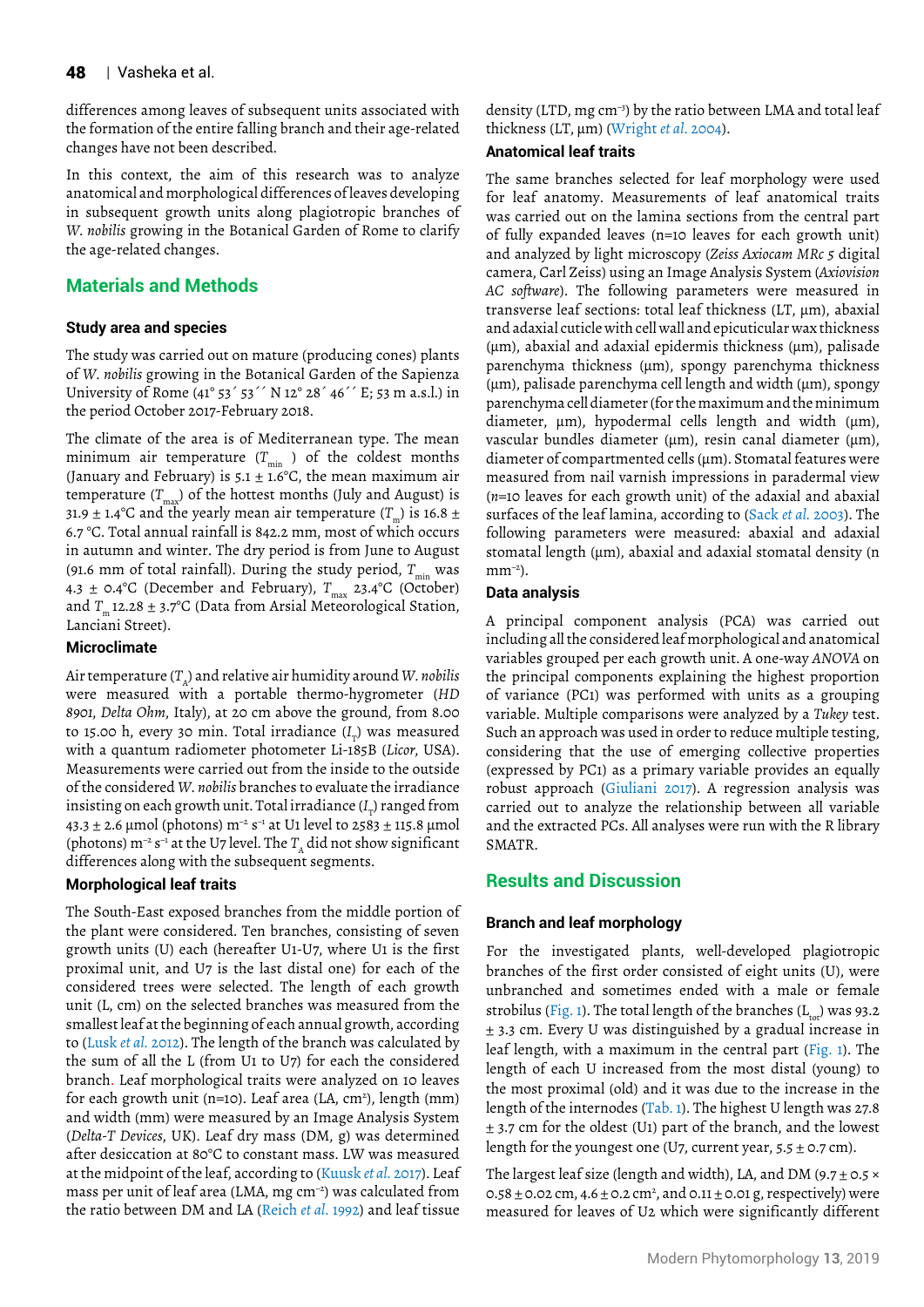from all other units. The lowest values for specified parameters were measured for the youngest unit (U7) (4.1  $\pm$  1.2 cm  $\times$ 0.34  $\pm$  0.04 cm, 1.1  $\pm$  0.1 cm², and 0.015  $\pm$  0.001 g, respectively).

The LMA decreased by 44% from U1 to U7, while LTD did not show significant differences in the considered units (Tab. 1).

## **Anatomical leaf traits**

The general histological aspects of leaves for all the units were similar, except for some details, described below. Leaves were amphystomatic, with a well-developed cuticle and the mesophyll differentiated into palisade and spongy tissues (Fig. 2A and 2B). The total leaf thickness increased by 42% with advancing of leaf age and it was the lowest for U7 (327.7  $\pm$  9.6) and the highest for U1 (565.8  $\pm$  23.5 µm).

Abaxial epidermis consisted of rectangular or polygonal epidermal cells with thick outer periclinal walls, covered by cuticle and waxes layer (from  $7.3 \pm 0.7$  to  $8.1 \pm 0.8$  µm), and stomata arranged in discontinuous rows (Fig. 2G). Stomata were sunken and guard cells had lignified periclinal walls with thickened polar ventral wall ends, confirmed by the phloroglucinol reaction (Fig. 2B, 2G, 2H), and four to six subsidiary cells. Stomatal length increased not significantly for the adaxial surface and significantly for abaxial surface from younger to older units, reaching  $50.2 \pm 1.9 \,\mu m$  and  $48.8 \pm 1.7 \,\mu m$ , respectively (Tab. 2).

Stomatal density was higher for the abaxial surface (from 120.5 ± 10.5 n mm<sup>-2</sup> to 154.1 ± 11.2 n mm<sup>-2</sup>) than for the adaxial surface (from 19.0  $\pm$  2.6 n mm<sup>-2</sup> (U1) to 28.0  $\pm$  3.3 n mm<sup>-2</sup> (U4)) for leaves of all growth units. The thickness of adaxial cuticle



**Figure 1.** Morphology of *Wollemia nobilis* branch (growth units from proximal to distal part, U1: growth unit 1; U2: growth unit 2; U3: growth unit 3; U4: growth unit 4; U5: growth unit 5; U6: growth unit 6; U7: growth unit 7).

was the highest for U1 (12.6  $+$  1.1  $\mu$ m) decreasing for the subsequent growth units and reaching 10.3 + 0.7 um for U7. The hypodermis was characterized by one or two layers of thickwalled cells with a narrow lumen under the epidermis (Fig. 2F). These cells formed continuous lignified fibers between the rows of stomata (Fig. 2G). In transverse section, hypodermal cells were elliptic or polygonal (12.3  $\pm$  2.3  $\mu$ m × 22.9  $\pm$  5.3  $\mu$ m) with not significant differences between the different growth units (Fig. 2F).



**Figure 2.** Transverse (A-F, H) and paradermal (G) sections of *Wollemia nobilis* leaves of different growth units: **A**: growth unit 1; **B:** growth unit 7; **C**: growth unit 3; **D:** growth unit 1; **E:** growth unit 7; **F:** growth unit 1; **G:** growth unit 6; **H:** growth unit 6 (**cc**: compartmented cell, **ct:** cuticle with epicuticular wax layer; **eb:** abaxial epidermis; **ed:** adaxial epidermis; **hy:** hypodermal cells; **ob:** oil body; **pm:** palisade mesophyll; **rc**: resin canals; **sc:** sclereid; **sm:** spongy mesophyll; **st:** stoma; **vb:** vascular bundle).

**Table 1.** Morphological leaf traits of *Wollemia nobilis* in subsequent growth units along a branch (from proximal to distal: U1, U2, U3, U4, U5, U6, U7): leaf mass per unit of leaf area (LMA), Leaf Tissue Density (LTD). Each value denotes the mean (± SD) of ten leaves (n=10). Different letters indicate significant differences between leaves of different growth units, ns indicates no significant difference (One way ANOVA; p ≤ 0.05).

|                              | U1                             | U <sub>2</sub>                | U3                             | U <sub>4</sub>                 | U <sub>5</sub>                 | U6                             | U7                             |
|------------------------------|--------------------------------|-------------------------------|--------------------------------|--------------------------------|--------------------------------|--------------------------------|--------------------------------|
| Growth unit length (cm)      | $27.8 \pm 3.7^{\circ}$         | $20.4 \pm 1.9^{\circ}$        | $13.6 \pm 1.4^{\circ}$         | $10.1 \pm 2.1$ <sup>d</sup>    | $8.9 \pm 1.5$ de               | $6.9 \pm 1.3$ <sup>ef</sup>    | $5.5 \pm 0.7$ <sup>f</sup>     |
| Leaf length (cm)             | $6.5 \pm 1.7$ <sup>a</sup>     | $9.7 \pm 0.5^{\circ}$         | $8.2 \pm 0.3$ °                | $6.8 \pm 0.4$ <sup>ad</sup>    | $6.4 \pm 0.7$ <sup>ade</sup>   | $5.6 \pm 0.6^{\text{ae}}$      | $4.1 \pm 1.2$ <sup>f</sup>     |
| Leaf wigth (cm)              | $0.55 \pm 0.08^{\circ}$        | $0.58 \pm 0.02$ <sup>ab</sup> | $0.51 \pm 0.04$ <sup>ac</sup>  | $0.48 \pm 0.02$ <sup>cd</sup>  | $0.48 \pm 0.03$ <sup>cd</sup>  | $0.42 \pm 0.04$ <sup>e</sup>   | $0.34 \pm 0.04$ <sup>f</sup>   |
| Leaf area $(cm2)$            | $3.3 \pm 0.3^{\circ}$          | $4.6 \pm 0.2^b$               | $4.0 \pm 0.3$ °                | $2.2 \pm 0.2$ <sup>d</sup>     | $2.4 \pm 0.1$ <sup>d</sup>     | $1.2 \pm 0.1$ <sup>e</sup>     | $1.1 \pm 0.1^e$                |
| Leaf dry mass $(q)$          | $0.08 \pm 0.01$ <sup>a</sup>   | $0.11 \pm 0.01$ <sup>b</sup>  | $0.09 \pm 0.01$ <sup>a</sup>   | $0.04 \pm 0.01$ °              | $0.043 \pm 0.003$ <sup>c</sup> | $0.020 \pm 0.001$ <sup>d</sup> | $0.015 \pm 0.001$ <sup>d</sup> |
| LMA (mg $cm^{-2}$ )          | $24.8 \pm 1.5^a$               | $23.1 \pm 3.0^{ab}$           | $21.4 \pm 3.0^{\circ}$         | $17.9 \pm 2.4^{\circ}$         | $17.7 \pm 1.0^{\circ}$         | $17.4 \pm 1.8$ °               | $13.9 \pm 0.7$ <sup>d</sup>    |
| $LTD$ (mg cm <sup>-3</sup> ) | $438.6 \pm 18.8$ <sup>ns</sup> | 443.4 ± 57.7 <sup>ns</sup>    | $457.6 \pm 69.5$ <sup>ns</sup> | $493.8 \pm 73.2$ <sup>ns</sup> | $478.4 \pm 34.8$ <sup>ns</sup> | $465.8 \pm 47.9$ <sup>ns</sup> | $425.4 \pm 23.8$ <sup>ns</sup> |
| Leaf water content (%)       | $44.0 \pm 0.9^{\circ}$         | $42.9 \pm 2.1$ <sup>a</sup>   | $43.7 \pm 2.2^a$               | $46.4 \pm 1.8$ <sup>b</sup>    | $49.3 \pm 1.1$ °               | $51.1 \pm 0.4$ <sup>cd</sup>   | $53.8 \pm 0.6^{\circ}$         |

Modern Phytomorphology **13**, 2019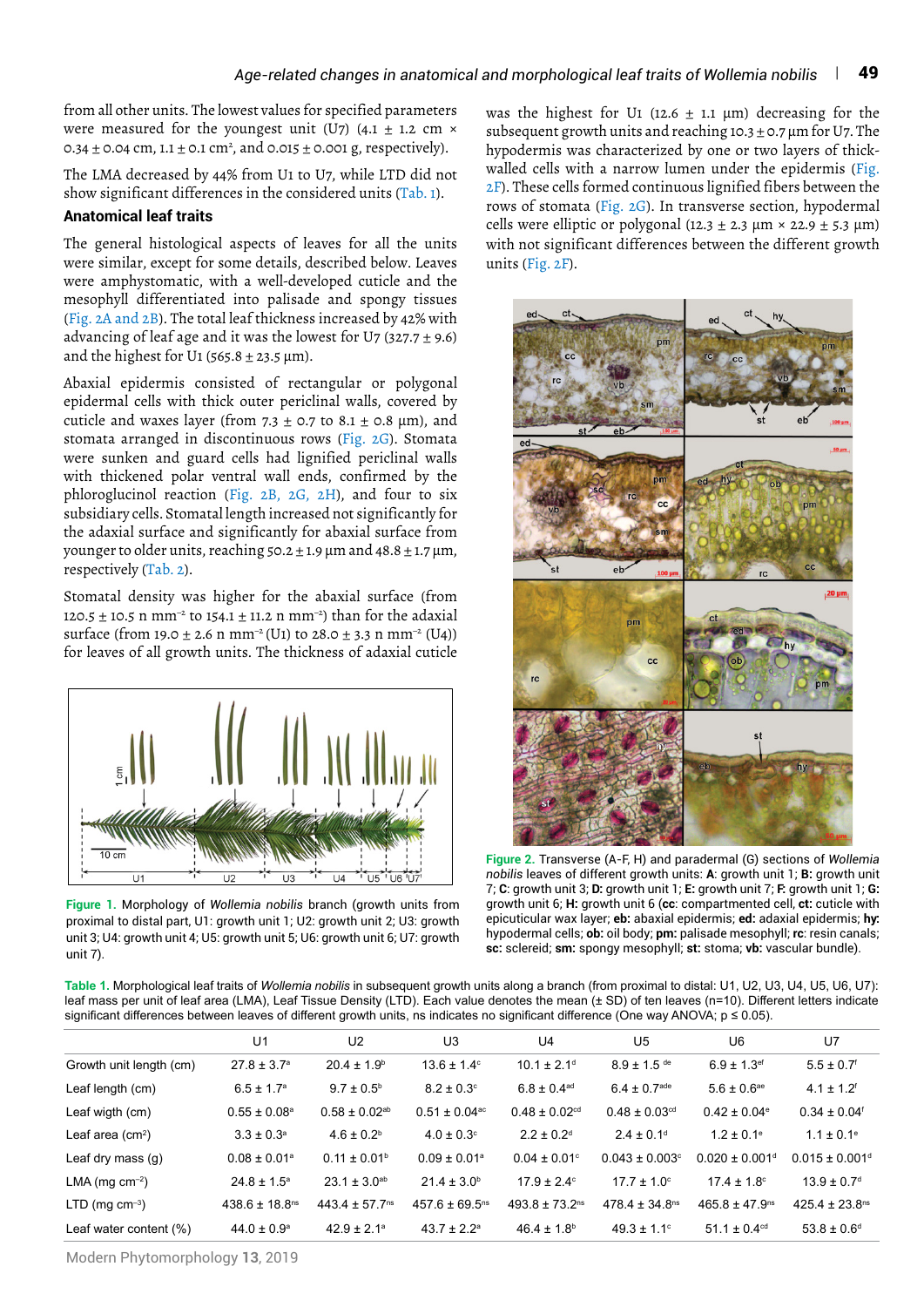#### 50 | Vasheka et al.

**Table 2.** Anatomical leaf traits of *Wollemia nobilis* in subsequent growth units (from proximal to distal: U1, U2, U3, U4, U5, U6, U7) along a branch. Each value denotes the mean (± SD) of ten leaves (n=10). Different letters indicate significant differences between leaves of different segment, ns indicate no significant difference (One way ANOVA;  $p \le 0.05$ ).

| Trait                                                 | U1                            | U <sub>2</sub>                                                                           | U <sub>3</sub>                                                                                                          | U4                            | U <sub>5</sub>                 | U6                                         | U7                            |
|-------------------------------------------------------|-------------------------------|------------------------------------------------------------------------------------------|-------------------------------------------------------------------------------------------------------------------------|-------------------------------|--------------------------------|--------------------------------------------|-------------------------------|
| Total leaf thickness (µm)                             |                               |                                                                                          | $565.8 \pm 23.5^{\circ}$ 520.7 $\pm$ 13.3 <sup>b</sup> 469.4 $\pm$ 16.1 <sup>c</sup>                                    | $363.6 \pm 9.4$ <sup>d</sup>  | $369.6 \pm 12.4$ <sup>de</sup> | $381.3 \pm 9.2$ <sup>de</sup>              | $327.7 \pm 9.6$ <sup>f</sup>  |
| Palisade parenchyma thickness (µm)                    |                               | $146.1 \pm 11.2$ <sup>a</sup> $137.9 \pm 10.9$ <sup>a</sup> $102.1 \pm 9.2$ <sup>b</sup> |                                                                                                                         | $66.0 \pm 6.3$ <sup>d</sup>   | $68.9 \pm 3.9$ <sup>d</sup>    | $75.9 \pm 8.4$ <sup>d</sup>                | $65.0 \pm 4.2$ <sup>d</sup>   |
| Spongy parenchyma thickness (µm)                      |                               |                                                                                          | $351.3 \pm 22.3$ <sup>a</sup> $300.5 \pm 11.6$ <sup>b</sup> $281.8 \pm 19.5$ <sup>b</sup> $227.7 \pm 21.0$ <sup>c</sup> |                               |                                | $235.6 \pm 17.6^{\circ}$ 243.1 $\pm$ 17.9° | $201.3 \pm 8.7$ <sup>d</sup>  |
| Vascular bundless diameter (µm)                       |                               | $177.8 \pm 13.4$ <sup>a</sup> $177.3 \pm 11.7$ <sup>a</sup>                              | $175.2 \pm 6.9^{\circ}$                                                                                                 | $136.3 \pm 9.5^{\circ}$       | $128.1 \pm 4.9^b$              | $138.1 \pm 6.1$ <sup>b</sup>               | $115.1 \pm 6.3$ <sup>c</sup>  |
| Resin canals diameter (µm)                            | $149.9 \pm 12.2$ <sup>a</sup> | $131.4 \pm 8.3^b$                                                                        | $109.6 \pm 9.4$ °                                                                                                       | $89.3 \pm 8.8$ <sup>d</sup>   | $82.5 \pm 8.0$ <sup>d</sup>    | $99.9 \pm 10.5$ <sup>cd</sup>              | $68.5 \pm 6.2^e$              |
| Adaxial cuticle thickness (µm)                        | $12.6 \pm 1.1^a$              | $11.4 \pm 0.7$ <sup>ab</sup>                                                             | $11.0 \pm 0.6$ <sup>b</sup>                                                                                             | $9.2 \pm 1.0^{\circ}$         | $8.5 \pm 1.2$ <sup>c</sup>     | $10.5 \pm 1.3^{bcd}$                       | $10.3 \pm 0.7$ <sup>bc</sup>  |
| Adaxial epidermis thickness (µm)                      | $9.5 \pm 1.4^a$               | $10.2 \pm 0.9^{ab}$                                                                      | $9.8 \pm 0.9^{ab}$                                                                                                      | $8.3 \pm 0.8$ <sup>ac</sup>   | $8.6 \pm 1.1$ <sup>ac</sup>    | $8.8 \pm 1.0$ <sup>abc</sup>               | $7.6 \pm 0.9^{\circ}$         |
| Hypodermal cells length (µm)                          | $11.3 \pm 1.3$ <sup>ns</sup>  | $12.3 \pm 2.3$ <sup>ns</sup>                                                             | $10.7 \pm 1.1$ <sup>ns</sup>                                                                                            | $10.4 \pm 1.4$ <sup>ns</sup>  | $10.5 \pm 1.1$ <sup>ns</sup>   | $10.5 \pm 1.7$ <sup>ns</sup>               | $10.8 \pm 1.8$ <sup>ns</sup>  |
| Hypodermal cells width (um)                           | $20.0 \pm 1.0$ <sup>ns</sup>  | $22.9 \pm 5.3^{ns}$                                                                      | $19.6 \pm 4.0$ <sup>ns</sup>                                                                                            | $19.5 \pm 2.0$ <sup>ns</sup>  | $20.7 \pm 2.9$ <sup>ns</sup>   | $19.1 \pm 3.2$ <sup>ns</sup>               | $18.8 \pm 1.7$ <sup>ns</sup>  |
| Palisade parenchyma cells length (µm)                 | $115.0 \pm 10.4$ <sup>a</sup> | $129.1 \pm 9.1$ <sup>b</sup>                                                             | $92.1 \pm 9.3$ °                                                                                                        | $62.3 \pm 4.4$ <sup>d</sup>   | $67.9 \pm 5.6^{\text{de}}$     | $77.4 \pm 6.1$ ef                          | $65.3 \pm 5.1^{\text{de}}$    |
| Palisade parenchyma cells width (µm)                  | $26.9 \pm 1.7^a$              | $28.7 \pm 2.5^{ab}$                                                                      | $24.8 \pm 2.7$ <sup>ac</sup>                                                                                            | $26.4 \pm 2.3$ abc            | $26.2 \pm 3.0$ <sup>abc</sup>  | $29.9 \pm 2.5$ <sup>abd</sup>              | $26.6 \pm 2.1$ <sup>abc</sup> |
| Compartmented cells maximum diameter<br>$(\mu m)$     | $63.3 \pm 21.8$ <sup>ns</sup> | $69.5 \pm 12.5$ <sup>ns</sup>                                                            | $77.9 \pm 16.2$ <sup>ns</sup>                                                                                           | $75.0 \pm 18.9$ <sup>ns</sup> | $72.2 \pm 13.6$ ns             | $72.5 \pm 9.9$ <sup>ns</sup>               | 72.6 ± 12.7 <sup>ns</sup>     |
| Compartmented cells minimum diameter (µm)             | $49.9 \pm 17.5$ <sup>ns</sup> | $50.8 \pm 5.4$ <sup>ns</sup>                                                             | $52.6 \pm 9.3^{ns}$                                                                                                     | $52.0 \pm 7.3$ <sup>ns</sup>  | $50.5 \pm 9.9^{ns}$            | $54.4 \pm 4.4$ <sup>ns</sup>               | $50.2 \pm 7.1$ <sup>ns</sup>  |
| Spongy parenchyma cells maximum diameter<br>$(\mu m)$ | $52.8 \pm 8.3^{\circ}$        | $57.1 \pm 5.5^a$                                                                         | $64.5 \pm 9.3^{\circ}$                                                                                                  | $54.4 \pm 11.9^{ab}$          | $50.8 \pm 9.3^b$               | $54.9 \pm 6.9^{ab}$                        | $56.0 \pm 6.8^{ab}$           |
| Spongy parenchyma cells minimum diameter<br>$(\mu m)$ | $37.8 \pm 4.5$ <sup>ns</sup>  | $37.4 \pm 5.9^{ns}$                                                                      | $41.0 \pm 8.0$ <sup>ns</sup>                                                                                            | $38.4 \pm 7.6$ <sup>ns</sup>  | $33.4 \pm 5.7$ <sup>ns</sup>   | $36.0 \pm 3.2$ <sup>ns</sup>               | $38.5 \pm 4.8$ <sup>ns</sup>  |
| Abaxial epidermis thickness (µm)                      | $10.3 \pm 1.1^a$              | $11.6 \pm 1.3^{ab}$                                                                      | $11.2 \pm 1.0^{ab}$                                                                                                     | $9.6 \pm 1.1$ <sup>ad</sup>   | $9.4 \pm 0.6$ <sup>ad</sup>    | $8.8 \pm 1.3$ <sup>d</sup>                 | $9.6 \pm 0.7^{\rm ad}$        |
| Abaxial cuticle thickness (um)                        | $7.6 \pm 0.5$ <sup>ns</sup>   | $7.5 \pm 0.8$ <sup>ns</sup>                                                              | $7.3 \pm 0.7$ <sup>ns</sup>                                                                                             | $7.7 \pm 1.2$ <sup>ns</sup>   | $7.5 \pm 0.7$ <sup>ns</sup>    | $8.1 \pm 0.8$ <sup>ns</sup>                | $7.9 \pm 0.7$ <sup>ns</sup>   |
| Abaxial stoma length (µm)                             | $48.8 \pm 1.7^a$              | $46.8 \pm 2.3^{ab}$                                                                      | $45.6 \pm 1.9^{\circ}$                                                                                                  | $46.4 \pm 2.7$ <sup>abc</sup> | $47.5 \pm 2.4$ <sup>abc</sup>  | $49.2 \pm 2.0$ <sup>ac</sup>               | $48.3 \pm 1.5$ <sup>abc</sup> |
| Adaxial stoma length (µm)                             | $50.2 \pm 1.9$ <sup>ns</sup>  | $50.2 \pm 1.9^{ns}$                                                                      | $49.1 \pm 1.2$ <sup>ns</sup>                                                                                            | $48.7 \pm 1.8$ <sup>ns</sup>  | $48.3 \pm 1.7$ <sup>ns</sup>   | $48.2 \pm 2.6$ <sup>ns</sup>               | $49.1 \pm 2.1$ <sup>ns</sup>  |
| Abaxial stomatal density (n mm <sup>-2</sup> )        | $120.5 \pm 10.5^{\circ}$      | $154.1 \pm 11.2$ <sup>b</sup>                                                            | $153.4 \pm 8.1$ <sup>b</sup>                                                                                            | $154.3 \pm 5.5^b$             | $139.7 \pm 6.9$ <sup>c</sup>   | $127.3 \pm 8.9$ ad                         | $126.6 \pm 7.5$ <sup>ac</sup> |
| Adaxial stomatal density (n mm <sup>-2</sup> )        | $19.0 \pm 2.6^{\circ}$        | $26.3 \pm 3.5^{\circ}$                                                                   | $25.2 \pm 3.6^{bc}$                                                                                                     | $28.0 \pm 3.3^{bcd}$          | $21.0 \pm 2.0$ <sub>ace</sub>  | $23.9 \pm 3.9^{\text{bcde}}$               | $19.8 \pm 2.5$ <sup>ae</sup>  |

The mesophyll was differentiated into palisade and spongy tissues. The palisade parenchyma was better developed in the proximal growth units (U1-U2) occupying about 23% of the mesophyll. In particular, the size of palisade cells ranged from 129.1 ± 9.1  $\mu$ m × 28.7 ± 2.5  $\mu$ m (U2) to 65.3 ± 5.1  $\mu$ m × 26.6  $±$  2.1  $\mu$ m (U7). There was not palisade tissue near the abaxial surface. The spongy parenchyma consisted of polygonal cells in transverse sections whose size ranging from  $64.5 \pm 9.3 \mu m$ (U3) to 50.8  $\pm$  9.3 µm (U5). Differences among the subsequent units were not significant.

Multiple oil bodies per cell were observed mostly in leaf palisade cells in all the growth units. Spongy parenchyma was more abundant in the oldest leaves (U1-U3) (Fig. 1D and 1F).

In the mesophyll of all the growth units compartment cells were observed (Fig. 2A-2C, 2E) which had the same size (64.5  $\pm$  9.3 µm  $\times$  41.0  $\pm$  8.0 µm) for leaves of the different units, but in terms of percentage concerned more space in young leaves (U1-U3).

In leaves of all the growth units, there were vascular bundles and resin canals (Fig. 2A-2C), decreasing in diameter by 42% and 55%, respectively from U1 to U7. The randomly arranged branched astrosclereids with lignified thick cell walls (Fig. 2C) were observed in the mesophyll only for the older growth units (U1-U4).



**Figure 3.** Principal Component Analysis (PCA) carried out using anatomical and morphological variables for seven growth units along the branch of *Wollemia nobilis* (growth units from proximal to distal part, U1: growth unit 1; U2: growth unit 2; U3: growth unit 3; U4: growth unit 4; U5: growth unit 5; U6: growth unit 6; U7: growth unit 7).

#### **Data analysis**

The PCA returned two axes explaining a cumulative variance of 46.2% (Tab. 3).

In particular, PC1 (37% of total variance) was negatively related (R>0.8) to unit length, leaf length, leaf width, leaf area, leaf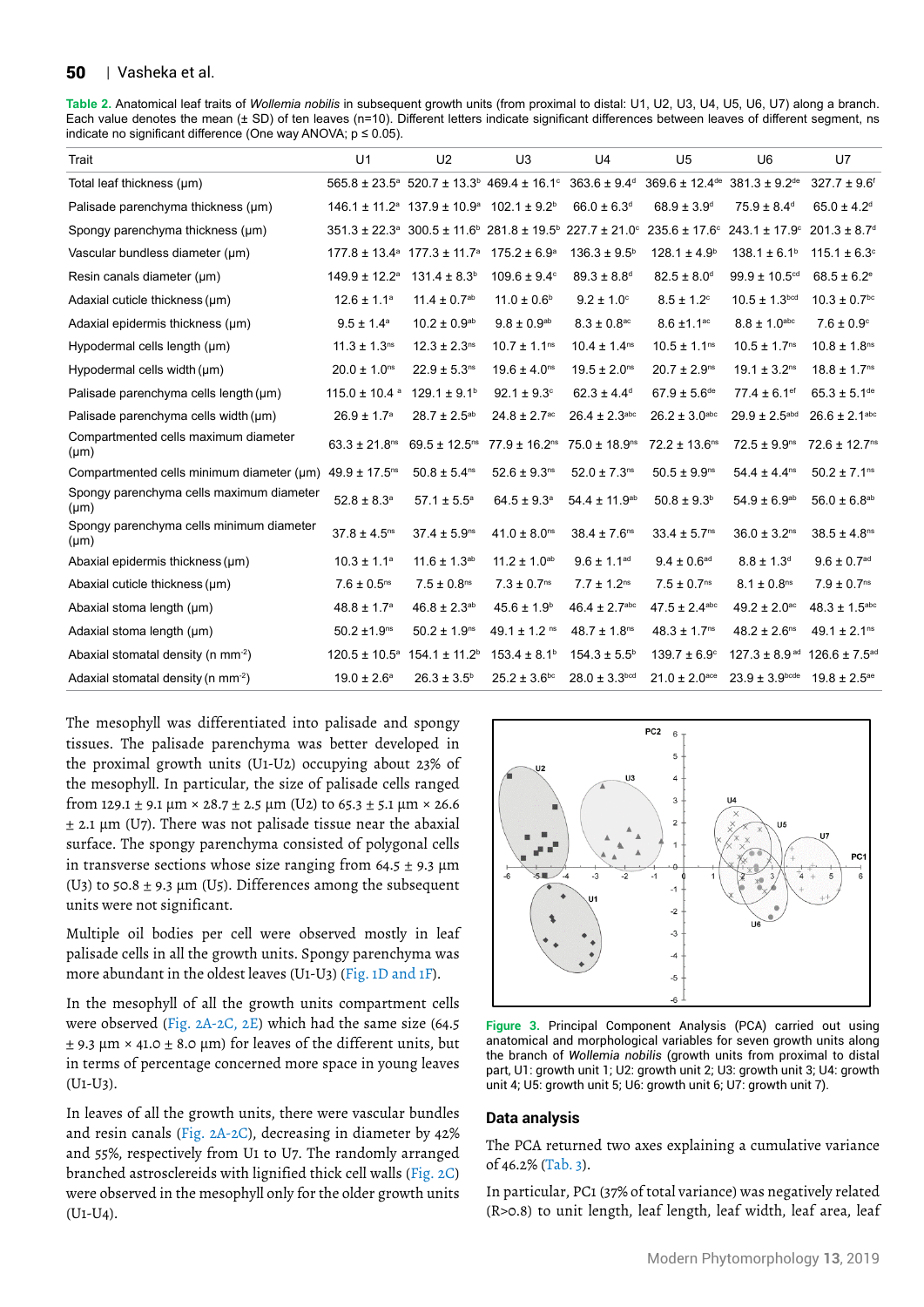#### *Age-related changes in anatomical and morphological leaf traits of Wollemia nobilis* | 51

**Table 3.** Factor loadings for the principal component analysis (PCA) carried out on the considered traits (see Tab.1 and 2).

| Variable                        | Variable loadings |                 | Variable                                 | Variable loadings |                 |  |
|---------------------------------|-------------------|-----------------|------------------------------------------|-------------------|-----------------|--|
|                                 | PC <sub>1</sub>   | PC <sub>2</sub> |                                          | PC <sub>1</sub>   | PC <sub>2</sub> |  |
| Length of the growth unit       | $-0.89645488$     | $-0.30588591$   | Hypodermic cells width                   | $-0.23017474$     | 0.1835163       |  |
| Leaf length                     | $-0.75705414$     | 0.44901631      | Palisade parenchyma cells length         | -0.92143668       | $-0.08139106$   |  |
| Leaf width                      | -0.83003837       | 0.10659392      | Palisade parenchyma cells width          | $-0.17671688$     | $-0.20108095$   |  |
| Leaf area                       | $-0.90186501$     | 0.24119589      | Compartmented cells maximum diameter     | 0.05272425        | 0.32040473      |  |
| Leaf dry mass                   | $-0.94982074$     | 0.15316093      | Compartmented cells maximum diameter     | 0.07030174        | 0.03988491      |  |
| Leaf mass per unit of leaf area | $-0.85144131$     | $-0.0790483$    | Spongy parenchyma cells maximum diameter | $-0.2043588$      | 0.53462444      |  |
| Total leaf thickness            | $-0.9497731$      | $-0.18184605$   | Spongy parenchyma cells minimum diameter | $-0.28024157$     | 0.36417208      |  |
| Leaf tissue density             | 0.14271851        | 0.15805018      | Abaxial epidermis thickness              | -0.55857868       | 0.04839313      |  |
| Palisade parenchyma thickness   | $-0.92285655$     | $-0.24917106$   | Abaxial cuticle thickness                | 0.11223717        | 0.04826154      |  |
| Spongy parenchyma thickness     | -0.87630281       | $-0.31486704$   | Abaxial stomatal length                  | 0.13591593        | $-0.51720306$   |  |
| Vascular bundles diameter       | $-0.92494598$     | $-0.03722576$   | Abaxial stomatal width                   | -0.21678332       | $-0.25562375$   |  |
| Resin canals diameter           | $-0.88216753$     | $-0.30769902$   | Adaxial stomatal length                  | $-0.33911484$     | 0.08068837      |  |
| Adaxial cuticle thickness       | $-0.44027876$     | $-0.42555438$   | Adaxial stomatal width                   | $-0.40471595$     | 0.33282974      |  |
| Adaxial epidermis thickness     | $-0.63905217$     | 0.25517018      | Abaxial stomatal density                 | $-0.20416087$     | 0.76956451      |  |
| Hypodermic cells length         | $-0.31550498$     | 0.14156295      | Adaxial stomatal density                 | $-0.02542065$     | 0.46582819      |  |

dry mass, LMA, total leaf thickness, palisade and spongy parenchyma thickness, the diameter of vascular bundles and resin canals. Along PC1, all segments showed significant differences (one-way ANOVA, F value=496.7, p<2e-16), with the exception of U5 with both U4 and U6, which in turn were significantly different between each other (Fig. 3).

## **Discussion and Conclusion**

The results of this research highlight that *W. nobilis* trees growing in the Botanical Garden of Rome, characterized by a Mediterranean type of climate, produce branches, which are comparable in size and number of growth units with the branches from trees growing in the Wollemi National Park (Burrows et al., 2007). The structure of the *W. nobilis* is characterized by subsequent growth units, with leaves having significant variations in morphological and anatomical traits. Despite the fact that each unit occupies a different position in the branch with different microclimate conditions (in particular, irradiance), all leaves are primarily formed only distally, in conditions of maximum irradiance. The differences in the leaves structure more clearly reflect age-related changes than an adaptation of the leaves to different lighting conditions, according to the results of (Niinemets & Lukjanova 2003) for *Pinus sylvestris*.

Age-related changes in the leaves of *W. nobilis* appear in a gradual increase of size from U7 to U2, indicating the long period of leaf growth (at least six-year). In comparison with other Gymnosperms, *W. nobilis* leaves have a longer period of growth, according to the results of (Gratani *et al*. 2001, 2015; Kuusk *et al.* 2017) for Mediterranean *Pinus* species. The most proximal unit (U1) differs from the following one for a smaller leaf size, which may be related to the ontogenetic development of the first segment from the apical bud of the orthotropic shoot (Tomlinson & Murch, 2009).

Age-dependent increase of LMA (Wright *et al*. 2006, Poorter

*et al*. 2009; Kuusk *et al*. 2017) is due to the accumulation of carbon-rich chemicals reflecting the thickness and enhanced lignification of leaf tissues (Niinemets 1997). Accordingly, our results highlight significant differences for LMA along with the subsequent growth units. In particular, LMA is 78% higher in old (U1) than in young (U7) leaves, with values following in the range of Gymnosperms (Poorter *et al*. 2009). The LMA increase is associated with an increment of the number of the lignified elements (vascular tissues, astrosclereids) and hypodermal and epidermal-cuticle structures (outer cell walls, cuticle, wax layer) (Dragota & Riederer 2007) which improve the resistance to mechanical damage and may directly lead to the increase of leaf longevity (Niinemets & Lukjanova 2003) and resistance to stress factors (Gratani & Bombelli 1999). The presence of abundant oil bodies in the mesophyll cells of *W. nobilis* older leaves is comparable with those shown in the senescent leaves of some angiosperms (Lersten et al., 2006).

The occurrence of compartmented cells (also called mucilage cells) in the Gymnosperms is exclusive for the genera *Araucaria*  and *Wollemia* and it is an important trait for the evolutionary and taxonomic interpretation (Burrows & Bullock 1999; Mastroberti & Mariath 2003). The compartmented cells are related to water storage and translocation throughout the apoplast solute pathway (Mastroberti & Mariath 2008). Our results show compartmented cells in the spongy parenchyma tissue of all the growth units. The compartmented cells did not show significant differences in cell size (71.9  $\pm$  4.6 µm, the mean value of all the units) in leaves of different age, compared to the typical spongy cell size (55.8  $\pm$  4.4 µm, mean value). According to (Mastroberti & Mariath 2008), compartmented cells differentiation starts in the primordial leaf and occurs simultaneously with leaf development. In our research, the size of these cells does not increase with the age, while the size of other parenchymatous cells slightly enlarged.

As a consequence, we argue that the rate of investment in leaf consistency in relation to that in carbon assimilation can be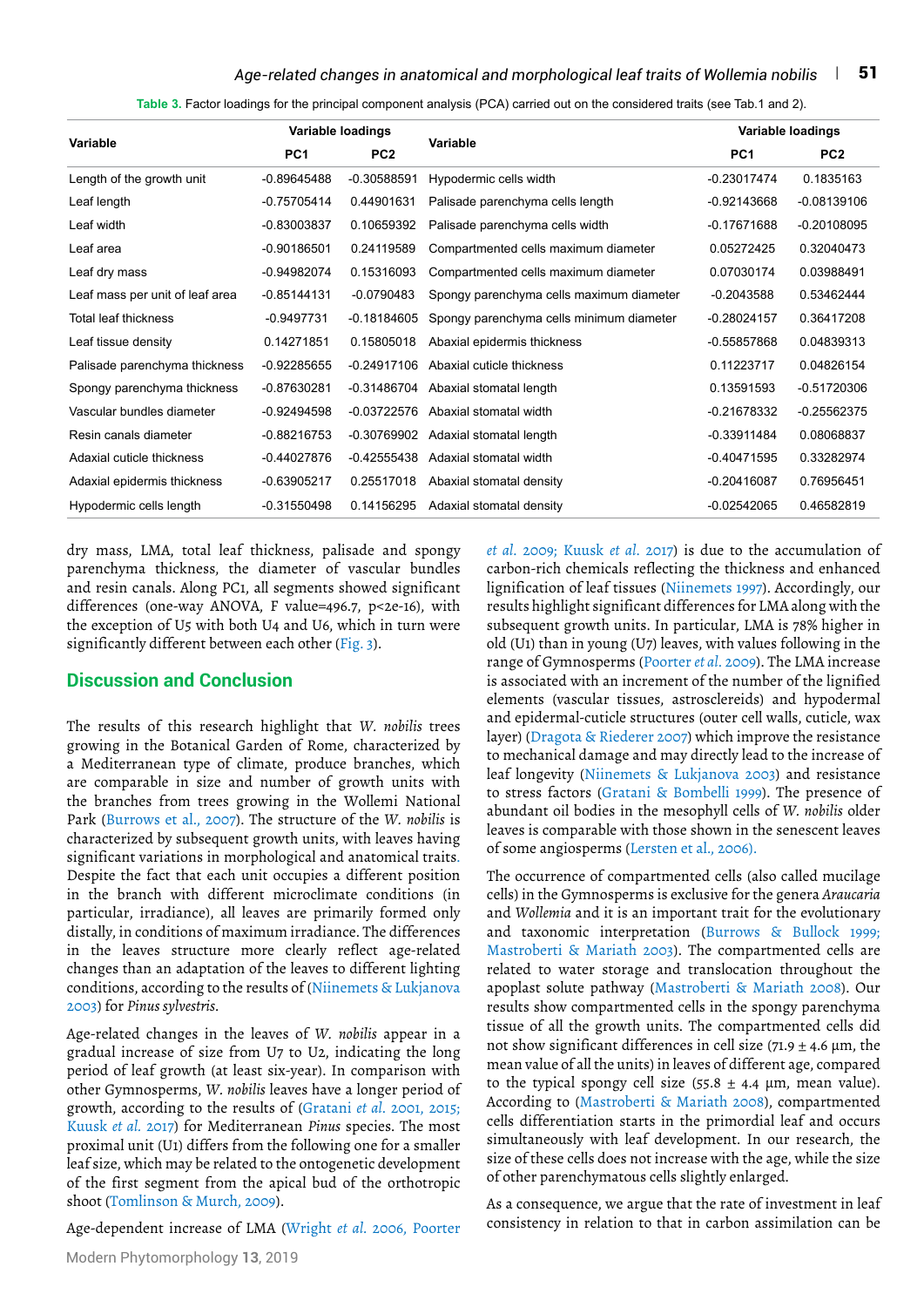#### 52 | Vasheka et al.

partially decoupled in *W. nobilis* since the pay-back time for leaf construction has to be interpreted at the branch and not at the leaf scale. In other words, the variable rate of investment/cost overrides the above-mentioned trade-offs due to the branch longevity. As branches may live from 5 to 15 years before abscission, it follows that the proximal leaves on a branch are alive for this period of time (Burrows *et al.* 2007). This strategy implies that *W. nobilis,* differently from other Gymnosperms, can adapt new leaves to variable environmental conditions with a return rate on a larger time-scale.

## **References**

- **Benson J., Allen C. 2007.** Vegetation associated with *Wollemia nobilis* (Araucariaceae). *Cunninghamia.* **10:** 255-262. [http://citeseerx.ist.](http://citeseerx.ist.psu.edu/viewdoc/download?doi=10.1.1.566.686&rep=rep1&type=pdf) [psu.edu/viewdoc/download?doi=10.1.1.566.686&rep=rep1&type=](http://citeseerx.ist.psu.edu/viewdoc/download?doi=10.1.1.566.686&rep=rep1&type=pdf) [pdf](http://citeseerx.ist.psu.edu/viewdoc/download?doi=10.1.1.566.686&rep=rep1&type=pdf)
- **Burrows G. E., Bullock S. 1999.** Leaf anatomy of Wollemi pine (*Wollemia nobilis*, Araucariaceae). *Aust J Bot.* **47:** 795-806. [http://www.pub](http://www.publish.csiro.au/bt/bt98019)[lish.csiro.au/bt/bt98019](http://www.publish.csiro.au/bt/bt98019)
- **Burrows G.E., Meagher P.F., Heady R.D. 2007.** An anatomical assessment of branch abscission and branch-base hydraulic architecture in the endangered *Wollemia nobilis*. *Ann Bot.* **99:** 609-623. [https://](https://www.ncbi.nlm.nih.gov/pmc/articles/PMC2802937/) [www.ncbi.nlm.nih.gov/pmc/articles/PMC2802937/](https://www.ncbi.nlm.nih.gov/pmc/articles/PMC2802937/)
- **Chambers T.C., Drinnan A.N., McLoughlin S. 1998.** Some morphological features of Wollemi pine (*Wollemia nobilis*: Araucariaceae) and their comparison to Cretaceous plant fossils. *Int J Plant Sci.* **159:**  160-171. [https://www.jstor.org/stable/2474948?seq=1#page\\_](https://www.jstor.org/stable/2474948?seq=1#page_scan_tab_contents) [scan\\_tab\\_contents](https://www.jstor.org/stable/2474948?seq=1#page_scan_tab_contents)
- **DEC (NSW Department of Environment and Conservation). 2006.** Wollemi Pine (*Wollemia nobilis*) Recovery Plan. *Dep Environ Conserv (NSW).* **47**. [https://www.environment.nsw.gov.au/research-and](https://www.environment.nsw.gov.au/research-and-publications/publications-search/wollemia-nobilis-wollemi-pine-recovery-plan)[publications/publications-search/wollemia-nobilis-wollemi-pine](https://www.environment.nsw.gov.au/research-and-publications/publications-search/wollemia-nobilis-wollemi-pine-recovery-plan)[recovery-plan](https://www.environment.nsw.gov.au/research-and-publications/publications-search/wollemia-nobilis-wollemi-pine-recovery-plan)
- **Dragota S., Riederer M. 2007.** Epicuticular wax crystals of *Wollemia nobilis*: Morphology and chemical composition. *Ann Bot.* **100:** 225- 231. <https://www.ncbi.nlm.nih.gov/pmc/articles/PMC2735330/>
- **Escapa I.H., Catalano S.A. 2013.** Phylogenetic analysis of Araucariaceae: Integrating molecules, morphology, and fossils. *Int J Plant Sci.* **174:** 1153-1170. [https://www.journals.uchicago.edu/doi/](https://www.journals.uchicago.edu/doi/abs/10.1086/672369) [abs/10.1086/672369](https://www.journals.uchicago.edu/doi/abs/10.1086/672369)
- **Giuliani A. 2017.** The application of principal component analysis to drug discovery and biomedical data. *Drug Discov Today.* **22:**  1069-1076. [https://www.sciencedirect.com/science/article/pii/](https://www.sciencedirect.com/science/article/pii/S1359644617300181) [S1359644617300181](https://www.sciencedirect.com/science/article/pii/S1359644617300181)
- **Gratani L. 2017.** The Botanical garden of Rome. *Palombi Editori.*
- **Gratani L., Bombelli A. 1999.** Leaf anatomy, inclination, and gas exchange relationships in evergreen sclerophyllous and drought semideciduous shrub species. *Photosynthetica.* **37:** 573-585. <https://link.springer.com/article/10.1023/A:1007171525298>
- **Gratani L., Pesoli P., Crescente M.F. 2001.** Structural analysis of *Pinus pinea* according to age: variation in leaf area index (LAI) and needles morphology. *Accademia Nazionale delle Scienze, Scritti e Documenti.* **26:** 765-775. (In Italian)
- **Gratani L., Crescente M.F., Varone L., Bonito A., Tinelli A. 2015.** *Pinus pinea* L. plant trait variations in response to tree age and silvicultural management and carbon storage capability. *Rend Lincei-Sci Fis.* **26:** 507-515. [https://link.springer.com/article/10.1007/](https://link.springer.com/article/10.1007/s12210-014-0343-8#citeas) [s12210-014-0343-8#citeas](https://link.springer.com/article/10.1007/s12210-014-0343-8#citeas)
- **Hill K. D. 1997.** Architecture of the Wollemi pine (*Wollemia nobilis*, Araucariaceae), a unique combination of model and reiteration. *Austr J Bot.* **45:** 817-826.<http://www.publish.csiro.au/bt/BT96053>
- **Jones W.G., Hill K.D., Allen J.M. 1995.** *Wollemia nobilis*. A new living Australian genus and species in the Araucariaceae. *Telopea.* **6:**

173-176. [https://pdfs.semanticscholar.org/352c/1cffdc854e3b02](https://pdfs.semanticscholar.org/352c/1cffdc854e3b02e70727c6ce98a3499fa9b4.pdf) [e70727c6ce98a3499fa9b4.pdf](https://pdfs.semanticscholar.org/352c/1cffdc854e3b02e70727c6ce98a3499fa9b4.pdf)

- **Kuusk V., Niinemets Ü., Valladares F. 2018.** A major trade-off between structural and photosynthetic investments operative across plant and needle ages in three Mediterranean pines. *Tree Physiol.* **38:**  543-557.<https://www.ncbi.nlm.nih.gov/pubmed/29281105>
- **Lersten N.R., Czlapinski A.R., Curtis J.D., Freckmann R., Horner H.T. 2006.** Oil bodies in leaf mesophyll cells of Angiosperms: overview and a selected survey. *Am J Bot.* **93:** 1731-1739. [https://bsapubs.](https://bsapubs.onlinelibrary.wiley.com/doi/pdf/10.3732/ajb.93.12.1731) [onlinelibrary.wiley.com/doi/pdf/10.3732/ajb.93.12.1731](https://bsapubs.onlinelibrary.wiley.com/doi/pdf/10.3732/ajb.93.12.1731)
- **Lusk C.H., Perez-Millaqueo M.M., Saldana A., Burns B.R., Laughlin D.C., Falster D.S. 2012.** Seedlings of temperate rainforest conifer and angiosperm trees differ in leaf area display. *Ann Bot.* **110:** 177-188. <https://academic.oup.com/aob/article/110/1/177/2769002>
- **Mastroberti A.A., Mariath J.E. 2008**. Development of mucilage cells of *Araucaria angustifolia* (Araucariaceae). *Protoplasma.* **232:** 233-245. [https://link.springer.com/article/10.1007/s00709-007-](https://link.springer.com/article/10.1007/s00709-007-0274-7) [0274-7](https://link.springer.com/article/10.1007/s00709-007-0274-7)
- **Mastroberti A.A., Mariath J.E. 2003.** Leaf anatomy of *Araucaria angustifolia* (Bertol.) Kuntze (Araucariaceae). *Braz J Bot.* **26:** 343- 353. [http://www.scielo.br/scielo.php?script=sci\\_arttext&pid](http://www.scielo.br/scielo.php?script=sci_arttext&pid=S0100-84042003000300007) [=S0100-84042003000300](http://www.scielo.br/scielo.php?script=sci_arttext&pid=S0100-84042003000300007)007
- **Niinemets Ü., Lukjanova A. 2003.** Needle longevity, shoot growth and branching frequency in relation to site fertility and within-canopy light conditions in *Pinus sylvestris*. *Ann For Sci.* **60:** 195-208. [https://www.afs-journal.org/articles/forest/abs/2003/03/F3302/](https://www.afs-journal.org/articles/forest/abs/2003/03/F3302/F3302.html) [F3302.html](https://www.afs-journal.org/articles/forest/abs/2003/03/F3302/F3302.html)
- **Niinemets Ü. 1997.** Energy requirement for foliage construction depends on tree size in young Picea abies trees. *Trees.* **11:** 420-431. [https://www.academia.edu/12995795/Energy\\_requirement\\_for\\_](https://www.academia.edu/12995795/Energy_requirement_for_foliage_construction_depends_on_tree_size_inyoung_Picea_abies_trees) [foliage\\_construction\\_depends\\_on\\_tree\\_size\\_inyoung\\_Picea\\_ab](https://www.academia.edu/12995795/Energy_requirement_for_foliage_construction_depends_on_tree_size_inyoung_Picea_abies_trees)[ies\\_trees](https://www.academia.edu/12995795/Energy_requirement_for_foliage_construction_depends_on_tree_size_inyoung_Picea_abies_trees)
- **Offord C.A., Porter C.L., Meagher P.F., Errington G. 1999.** Sexual reproduction and early plant growth of the Wollemi pine (*Wollemia nobilis*), a rare and threatened Australian conifer. *Ann Bot.* **84:** 1-9. <https://academic.oup.com/aob/article/84/1/1/2588023>
- **Poorter H., Niinemets Ü., Poorter L., Wright I.J., Villar R. 2009.** Causes and consequences of variation in leaf mass per area (LMA): A metaanalysis. *New Phytol.* **182:** 565-588. [https://nph.onlinelibrary.wiley.](https://nph.onlinelibrary.wiley.com/doi/10.1111/j.1469-8137.2009.02830.x) [com/doi/10.1111/j.1469-8137.2009.02830.x](https://nph.onlinelibrary.wiley.com/doi/10.1111/j.1469-8137.2009.02830.x)
- **Reich P.B., Walters M.B., Ellsworth D.S. 1992.** Leaf life-span in relation to leaf, plant, and stand characteristics among diverse ecosystems. *Ecol Monogr.* **62:** 365-392. [https://esajournals.onlinelibrary.](https://esajournals.onlinelibrary.wiley.com/doi/10.2307/2937116) [wiley.com/doi/10.2307/2937116](https://esajournals.onlinelibrary.wiley.com/doi/10.2307/2937116)
- **Sack L., Cowan P.D., Jaikumar N., Holbrook N.M. 2003.** The 'hydrology' of leaves: co-ordination of structure and function in temperate woody species. *Plant Cell Environ.* **26:** 1343-1356. https://onlinelibrary.wiley.com/doi/10.1046/j.0016-8025.2003.01058.x
- **Thomas P. 2011.** *Wollemia nobilis*. The IUCN Red List of Threatened Species: e.T34926A9898196. [http://dx.doi.org/10.2305/IUCN.UK.2011-2.](http://dx.doi.org/10.2305/IUCN.UK.2011-2.RLTS.T34926A9898196.en ,2011) [RLTS.T34926A9898196.en](http://dx.doi.org/10.2305/IUCN.UK.2011-2.RLTS.T34926A9898196.en ,2011)
- **Tomlinson P.B., Murch S.J. 2009.** *Wollemia nobilis* (Araucariaceae): Branching, vasculature and histology in juvenile stages. *Am J Bot.* **96:** 1787-1797. https://bsapubs.onlinelibrary.wiley.com/doi/ full/10.3732/ajb.0800385
- **Trueman S.J., Pegg G.S., King J. 2007**. Domestication for conservation of an endangered species: The case of the Wollemi pine. *Tree For Sci Biotech.* **1:** 1-10. http://era.daf.qld.gov.au/id/eprint/1630/1/ Tree\_and\_Forestry\_Science\_and\_Biotechnology\_1\_1-10.pdf
- **Wright I.J., Leishman M. R., Read C., Westoby M. 2006.** Gradients of light availability and leaf traits with leaf age and canopy position in 28 Australian shrubs and trees. *Funct Plant Biol*. **33:** 407-419. https://pdfs.semanticscholar.org/11f8/74ff7c098a0b3ee5b573bd 369ee9fdef179a.pdf

**Wright I.J., Reich P.B., Westoby M., Ackerly D.D., Baruch Z., Bongers**